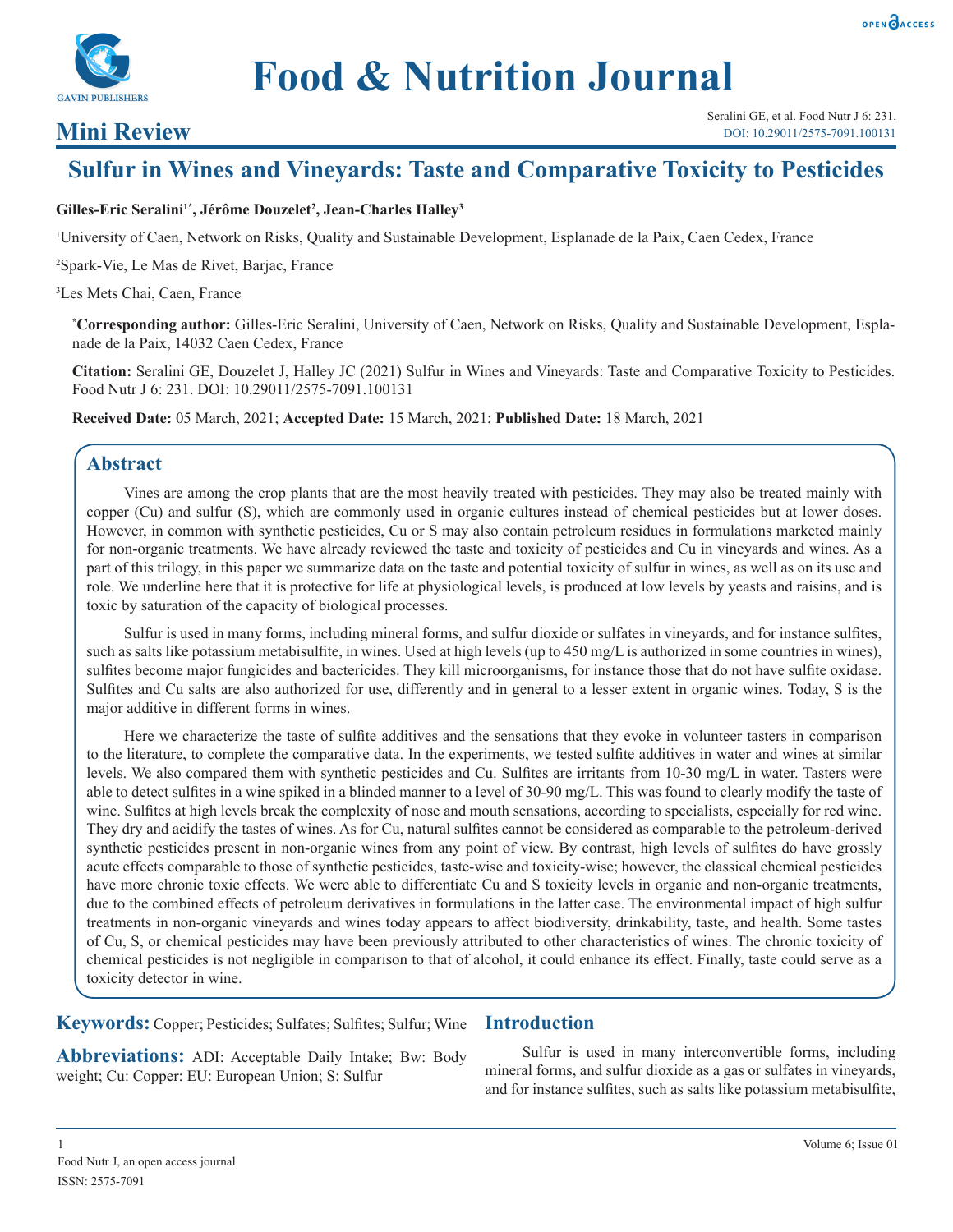in wines or other drinks, fermented or not, or foods, to try to control microorganisms. The measurements and regulations may write sulfur,  $SO_2$  or sulfur dioxide, or sulfite  $(SO_3^2)$  in an interchangeable way. They include the free and combined forms to other molecules, combined also in a reversible way or by contrast into more stable compounds. Sulfites have been used since antiquity as a natural insecticide, a biocide against parasites, a fungicide on the plant, or as a wine preservative and bactericide at high levels, as well as an antioxidant. Today, sulfites are among the major food and drink additives authorized in different forms in Europe as E220-E228, varying from sulfur dioxide to sulfites of different salts such as sodium, calcium, and potassium [1]. S is most often obtained from petrochemistry or gas extraction, and only rarely from minerals. Natural S is extracted from the bases of volcanos or from mines. It is a wettable form acting by little evaporating doses through sublimation, while synthetic sulfur forms are used with products of formulations sometimes called adjuvants, which are mostly the petroleum oily residues allowing the formulations to better stick to leaves and fruits. These are not real "adjuvants" since they do not only help or are added (etymological meaning) but can be more toxic than S itself. They should rather be called formulants. Their toxicity requires further studies; however, their full composition is not public.

Petroleum-derived pesticides have been developed more recently, from toxic chemicals developed for warfare. Vines have been among the crop plants that are most heavily treated with these pesticides especially since 1950, as we underlined in a previous study on copper (Cu) [2], which is also considered a fungicide. Cu is also not a fungicide at low physiological levels, at which it is essential for life. The authors previously characterized the taste of Cu in water and wines, and two of them have also studied the taste of pesticides in wines [3]. In France, which is known as a wine producer country, 20% of the pesticides, in tons, sprayed nationwide are used on vineyards, which, however, represent only 3% of all cultivated land [4]. This is probably due to an economic and symbolic belief in the protective value of pesticides in a chemically based quite stable monoculture, since no evidence exists that pest attack is greater on vines than on other plants.

Sulfates or sulfites, as well as Cu, are sometimes considered to be pesticides but are authorized for use in organic agriculture. However, in this work we will differentiate whether or not they are produced by petrochemistry and compare their tastes and toxicities for a clearer understanding.

We underline that S and Cu in different chemical forms for vineyards treatments, as well as synthetic pesticides sprayed on the plants, have the common trait to contain petroleum formulants. They are present with the active declared principles, often as residues of syntheses, but not declared. In different families of pesticides these may constitute between 1.25 and 71.7% of the

preparations [5]. These could be polycyclic aromatic hydrocarbons and heavy metals, including lead or arsenic for glyphosate and non-glyphosate-based herbicides [5,6]. Similarly, S made from petroleum has also been found to contain petroleum residues [7]. This fact obviously modifies the toxicity and secondary effects of the mixture provided to agricultural workers for application on crops, but because these are not declared, workers are denied knowledge of what they may be exposed to. In organic agriculture, adjuvants may be from animal or plant origins, such as oligosaccharides from crustaceans or fruits, to add sticking molecules to the leaves.

Organic vineyards that do not use synthetic petroleum-based pesticides are in development. S and Cu salts are authorized in organic wines, but at lower levels in organic wines which are in fact classified in 3 categories: simply organic, biodynamic, and natural. They may be labelled or not, according to the choice of the wine maker. S and Cu salts are often called organic pesticides because they are the most frequently used in organic production. These minerals may be extracted from mines, in which case they are not petroleum-based. These forms are preferred but not always used in organic agriculture.

In this mini review, we will investigate the roles, taste, and comparative toxicities of S, and how it compares with other substances classified as pesticides, including Cu, because it is a highly debated subject. It has long been known that S is essential for plants and animals or humans but that it is also toxic in excess. Here we thus also characterize its taste, and sensations evoked in volunteer tasters and in the context of the literature.

# **What is the role of S and sulfites in vineyards and wines?**

At low physiological levels in the plants (well below the theoretical regulatory sulfites ADI of 0.7 mg/kg bw), it has long been known that S is an essential mineral element, and, in common with Cu, a necessary catalyst in many enzymes; it can be also coupled with molecules such as sulfates to be excreted, allowing more solubilization. It is essential in nitrogen metabolism and in the synthesis of some amino acids, like methionine and cysteine, serving the protein structure and folding.

There are several simple molecules in the life cycle containing S, such as  $SO_2$  which is used as an antioxidant or antioxidase with antiseptic capacities. It is often used in its free form and can be linked to numerous molecules. It may be considered to belong to the sulfite family  $(SO_3^2)$ . It can be transformed in sulfate  $(SO_4^2)$  by hydration and can then also be combined to acetaldehydes, ketones, polyphenols, or proteins, for instance. It is then in an inactive or less active form regarding its pesticide properties; some of these associations are reversible. There are other cycles on earth of S transformation into different forms [8], including in anaerobic fermentation forming sulfides  $(H_2S, HS, S^2, for instance with metals).$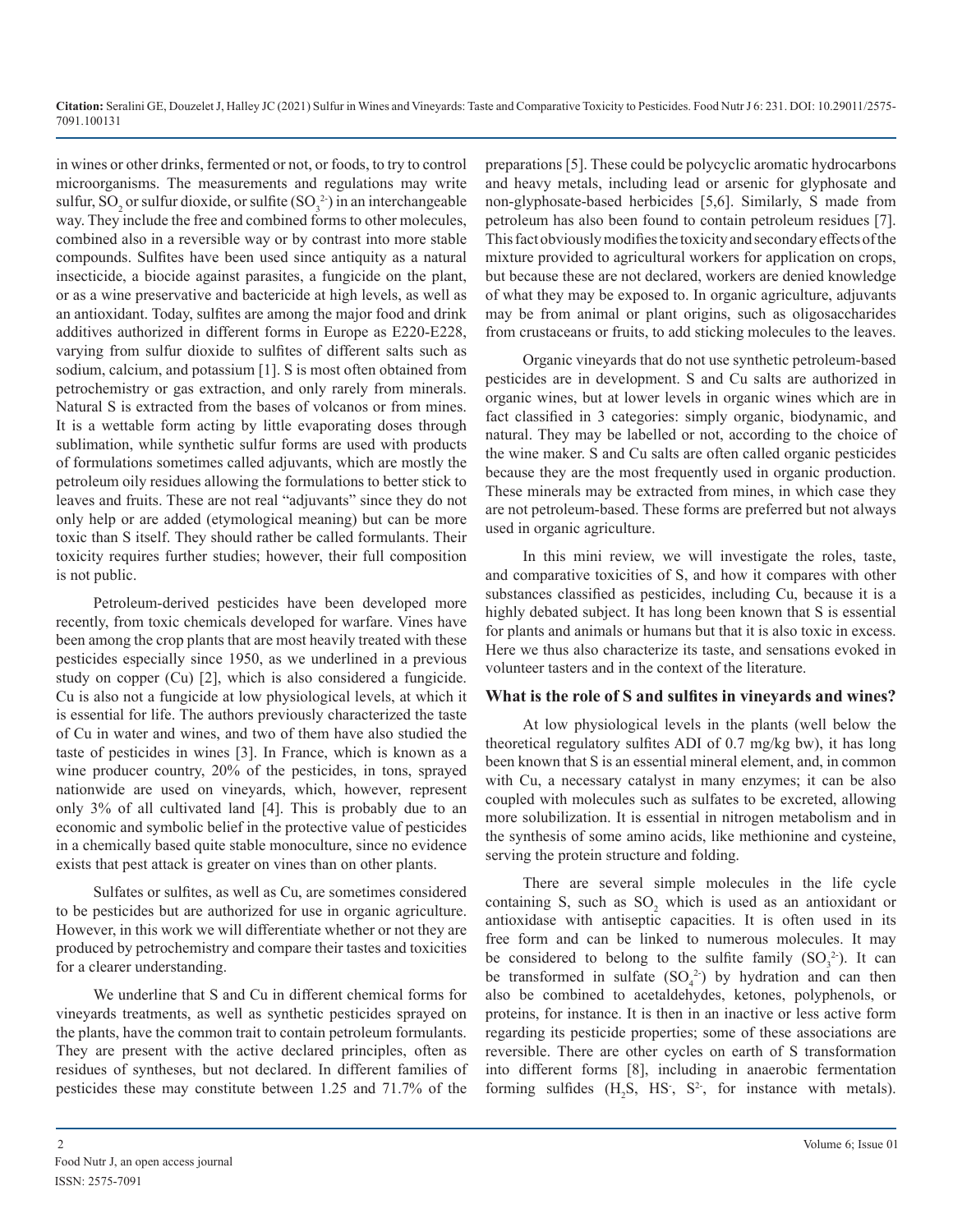The molecules of sulfites can be produced and transformed at low levels by plants [9]; they are in fruits like raisins and are produced also at very low natural levels by wild yeasts, present on all fruits in nature that are not treated by fungicides [10]. This process goes on during alcoholic fermentation. This generally leads to a few mg/L of sulfites in natural wines [11], where sulfites may be, or not at all, artificially added in small quantities in comparison to non-natural ones. Natural sulfites may therefore protect some aromas by their antioxidant effects [12]. On the fruits, sulfites perform the role of a bactericide against pathogens [13]. Thus, they constitute also a defence mechanism for the plants or for yeasts. Like many compounds, they have balanced stimulating and inhibiting effects, depending on time, dose, environment, and sensitivity of the target (e.g., bacteria).

Used at high levels, when they can contribute up to 450 mg/L authorized in some countries (see below) in wines, sulfites become then a major fungicide and bactericide. For these reasons they are used for their preservative capacities. In these chemically treated vines and wines, they are generally used with other fungicides [3], killing yeasts and bacteria on raisins and during the fermentation process. Other transformed or laboratory-prepared yeasts and bacterial strains, both in noticeable non-natural quantities, have thus to be added afterwards to allow fermentation of these treated wines. Microorganisms are more sensitive to sulfites than mammals, in which the process of sulfite oxidation is quite rapid in the liver, forming excreted sulfates [14]. Sulfites can be then added to arrest the fermentation process, and to kill the bacteria added, after the possible malolactic fermentation.

It is obvious that when used at environmentally toxic levels or in combination with toxic compounds such as pesticides and their petroleum-based formulants, sulfites will progressively saturate the detoxification system of humans, including that of symbiotic gut microbiota; therefore, they appear to work as a pesticide [15], with all the side effects possible in the environment, wines, and consumers, even in the short term at high levels. The detoxification and sensitivity may begin by indications given by the taste of food and drinks in healthy humans [3] - a question addressed in the present paper.

# **Levels of S in wines, and comparisons with other added compounds**

Sulfates are less measured and regulated than sulfites. However, the International Organization of Vine and Wine proposes as maximum sulfates acceptable limits 1 or 1.5 g/L (according to the type of wine), and Brazil imposed that for imported wines [16], in particular for taste and toxicity reasons (see below).

As indicated in Table 1, the maximum levels of sulfites authorized in the world (450 mg/L) are reached in wines in Sri Lanka or Malaysia, according to Wine Australia (2020) [17]. In general, higher levels of sulfites are authorized in white wines, because they have fewer natural antioxidants such as polyphenols and flavonoids than in red ones, coming from the skins in general, and sometimes more sugar. Thus, the fermentation process may continue in the bottle. To control this, the sulfites are added at microbiocidal levels. The maximum level decreases to 420 mg/L in Quebec, Canada and 400 in Ontario. China, Hong Kong, Taiwan, and Vietnam also stipulate 400. A slightly reduced limit (350) is authorized in Qatar, Peru, the Philippines, and the USA, and even less (300) in Australia and South Africa.

EU wines reach the lowest maximum authorized levels, starting from 400 mg/L for liquored or late harvest wines, with Botrytis, very sugared, decreasing to a maximum of 300 in sweet wines, 235 in sparkling wines, and then to 200 in white wines and 150 in red ones. Argentine wines are comparable, with up to 210 for the same category. Even renowned wines for export or trading may contain more sulfites than others. In the EU, the organic labelled wines contain maximum levels in general 50 mg/L less, in wines of the same categories. The biodynamic wines have a maximum of 40 (white) to 30 (red) mg/L of sulfites, and the additive-free ones ("natural wines") should have only traces <10, which are due to production by the plant and wild yeasts (Table 1).

| In wines in $mg/L$    | Pesticides max | Cu max    | <b>Sulfites min</b> | <b>Sulfites max</b> |
|-----------------------|----------------|-----------|---------------------|---------------------|
| Not organic           | $1.1$ or $+$   | 1-15      | 150                 | 450                 |
| organic               | 0.0001         | 0.15      | <10                 | 150*                |
| Not org/org           | 11.000         | $7 - 100$ | 30                  |                     |
| <b>Drinking water</b> | 0.0001         |           | 2.21                | 90                  |
| Taste at max          | drying         | mineral   | irritant            | irritant            |
| Not org / water       | 11.000         | 7.5       | 67.87               |                     |
| Organic / water       |                | 0.075     | 2.5                 | 67                  |

**Table 1:** In non-organic and organic wines, levels of pesticides and Cu found, and sulfites authorized in the world, and ratios of the values.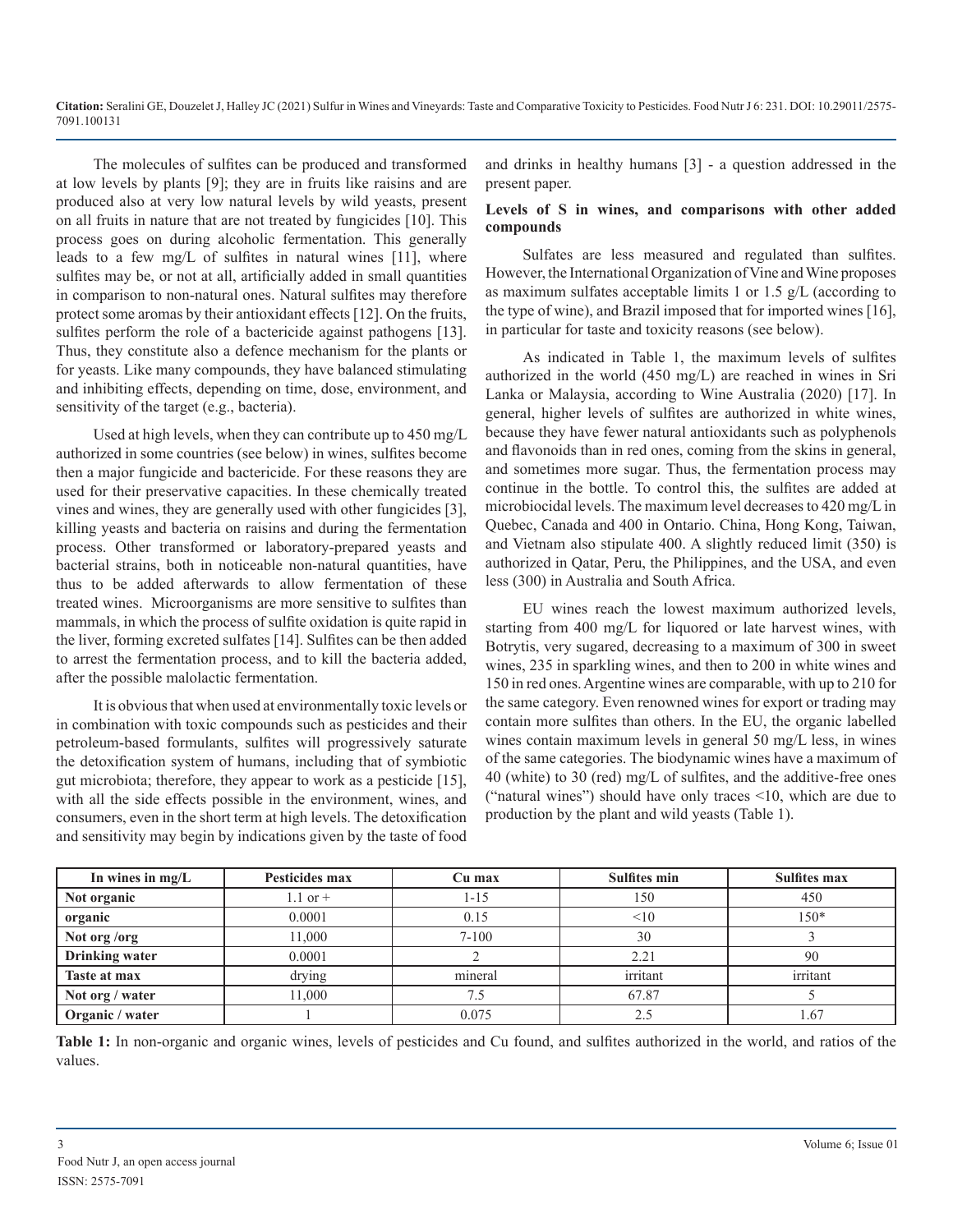Legend: Petroleum-derived synthetic pesticides and Cu have no maximum regulatory levels in wines, except that the first are forbidden in organic wine making, and in general are expressed as contaminants in μg/L. Here, all products have been expressed in mg/L to facilitate comparisons. Cu may be considered also to be a fungicide at high levels, as well as sulfites which are considered as pesticides. At low levels, these are natural products by contrast to chemical pesticides. For sulfites, the maximum authorized level (450) is reached in Sri Lanka or Malaysia. Organic wines include different categories and labels (AB and Demeter for instance in France), as well as natural wines (no label, or "wines with natural production method", or SAINS for instance); the latter have no sulfites added. \*except for sugared wines (see text). In drinking water, the maximum regulatory level under European law is indicated for pesticides; the maximum level to comply with a quality standard for Cu follows; no maximum regulatory level is set but the levels found are indicated. The tastes are grossly described for comparisons here but will be detailed below. The two last lines represent the ratio between the levels in wines and drinking water, taken as a reference. A mean of 5 mg/L was taken instead of < 10 for calculations, according to some assessments. References are in the text. max: maximum; min: minimum limit; org: organic.

This comparative Table 1 indicates first that among the chemical inputs present in wines, sulfites are the most added, then Cu, which is more sprayed in the vineyard, and then pesticides, with the latter being around 1000 times less in quantity. However, their comparative toxicities at levels at which they are found, overall, in the long term, can be in the reverse order, based on the levels authorized in tap or drinking water by international safety agencies. This is indicated by the ratios in the last two lines and is detailed below.

While petroleum-based synthetic pesticides are forbidden in organic agriculture, it is admitted that Cu and S are the major chemical components authorized for treatments of organic cultures and corresponding wines. They are also used generally and at higher rates in non-organic agriculture, as evidenced in Table 1. These two compounds may also be included in formulations of synthetic pesticides, increasing the levels in non-organic wines [6,18].

In organic wines, pesticides are not found or are only found in traces [3], even when the cultures are in neighbourhood of non-organic wines. This is probably because the contaminations are hundreds of times less when the chemicals are not sprayed intentionally, also possibly because some detoxifying plants are growing spontaneously, such as dandelion [2]. In chemically treated vineyards these plants are generally removed to facilitate mechanical chemical spraying and harvesting. All this is reflected by the comparative ratio "not organic/organic" (Table 1), indicated

for the different compounds. Non-organic wines always have higher levels of all kinds of pesticides, including Cu and S, and in consequence, in these the level of toxic chemicals is increased.

Cu levels [2] and levels of sulfites advised in drinking water (2 mg/L) or even directly measured [19] are indicated for comparisons (Table 1). Sulfites are more strictly regulated in foods [20] than Cu. For instance, in France [21], the average level of Cu in organic wines was established around 0.15 mg/L; the limit is 1 mg/L. The presence of Cu in non-organic wines is mostly linked to the number and timing of fungicide applications. In addition to the declared active substances, most formulations of synthetic pesticides contain heavy metals and other trace elements [18], including Cu. In treated wines in Croatia, up to 7.6 mg/L of Cu was detected [22] and in Australia, up to 15 mg/L Cu were found in non-organic must and raisin juice before fermentation. It has long been known [23] that from 10 mg/L, Cu inhibits fermentation, as does S and agrochemical residues at higher levels, but often this is compensated for in treated wines by adding significant amounts of modified or selected less diverse yeasts. This is, by the way, a common practice in wines when fungicides including S are applied in the vineyard and detected as major pesticides in nonorganic wines [3], since most natural microorganisms are killed by fungicides. In brief, more Cu and cupric residues are found in non-organic wines, either white or red, than in organic ones, due to less chemical applications in the latter, and possibly due to more time (40-50 days) between the last application and the harvest. It is a similar case for sulfites.

Similarly, concerning other microbial or chemical inputs, if we consider laboratory yeast strains authorized for making nonorganic wines, these are above 300 in number, while there are a lot less, and normally not genetically modified, for organic cultures. None of these are normally used in natural wines, and there is no need, because organic vineyards are colonized by abundant natural and more diverse yeast strains. Authorized additives are in the order of 50 in non-organic wines, and between 40 and 0 in organic ones, depending on the described subclasses, according to Raisin (2020) and www.dicoduvin.com (2021) [24,25].

# **Taste of sulfites in water and wines**

Many variables can change the tastes of wines - including the variety, maturation, soil, leaf removal during growth or time of harvest, chemical treatments, seeding by aromatic yeasts, or aging and processing by methods chosen by the winemaker. It is also the case for sulfites, we will study that below. Even sulfates are to be considered for their impact on the taste of wines and waters: they participate to dryness [16]. The final composition and taste result from a combination of all these factors. Among those, we have demonstrated that pesticides [3] and Cu [2] play a role in the final taste.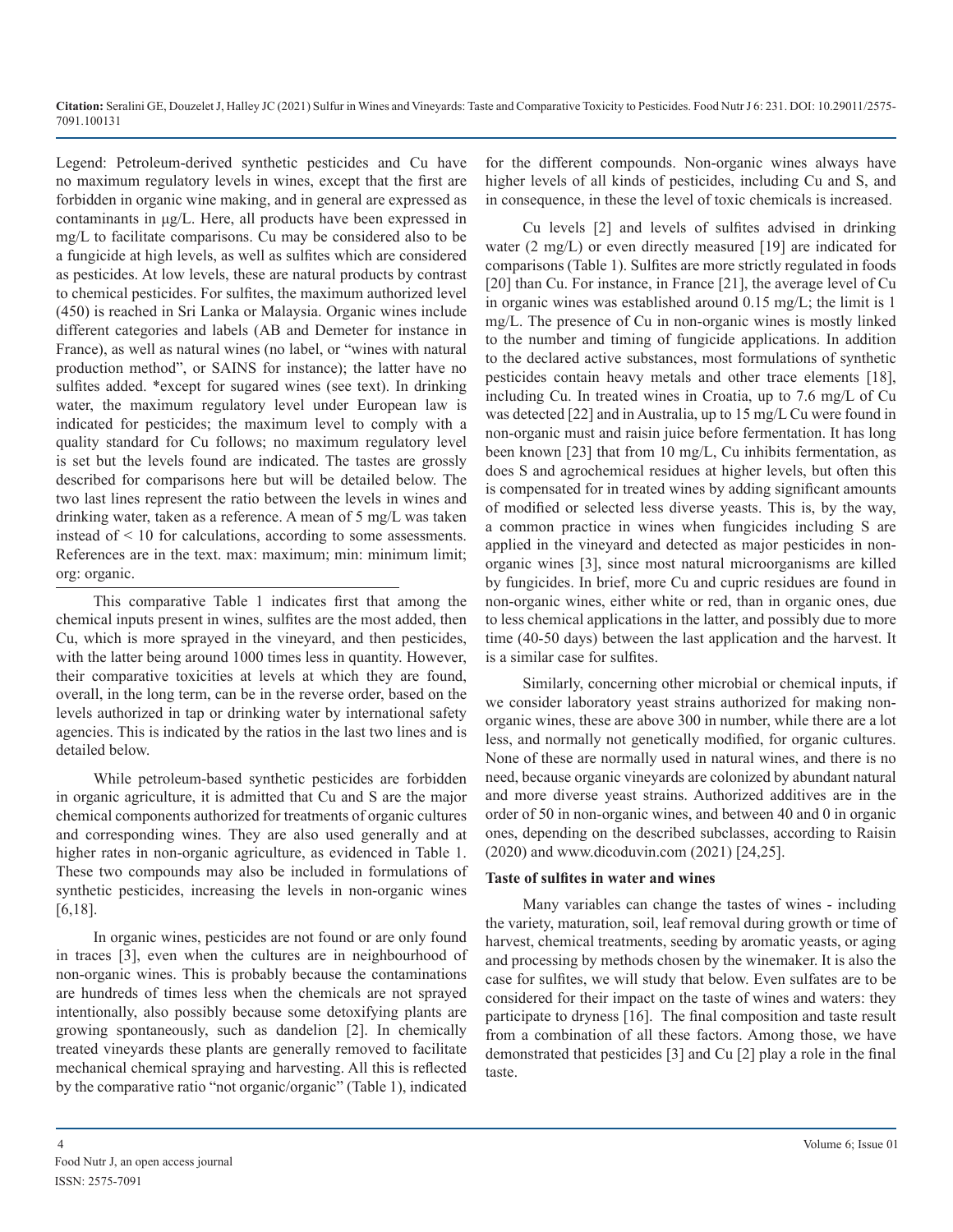We came to question the taste of sulfites in water and how they can additionally modify the taste of wines. We examined whether they could be detected when present in water, in isolation, at the same levels as in the wines. Then similarly we studied the taste in wines. A total of 30 volunteers accustomed to drinking wines were recruited for the experiment. They included chefs and retailers. This primary detection of sulfites in water was not conducted as a sensory tasting typical for evaluating wine: it was a preliminary trial to know the feasibility of their detection in isolation by humans, at low levels found in some organic wines, i.e., 30 and 90 mg/L. We wanted also to find out if the taste, as well as the smell, was describable. It was surprising to observe the repeatability of the results. Testing was processed silently and independently, with the results being recorded in writing, as already described for pesticides and Cu testing. We first asked the tasters to describe freely the tastes detected in water in a few key words.

#### **A primary test in water and wine**

In a first step, dissolved and drinkable sulfite and potash disulfite (E224) used for wine, beer, or cider conservation (Alcofermbrew, Polka) was presented to 30 subjects. It was then dissolved at 30 and 90 mg/L in water that was first without this element, in a blinded manner for the testers. The same water but without the added sulfite and potash disulfite was given as a control, without identification. All glasses were similar and were filled with around 30 mL of liquid. 3 mL was the mean quantity for consumption for this first detection. This was not organized as a classical sensory test because the tastes of these types of products were previously not recognised by the participants in food or drink; this is called for this reason a primary test.

#### **Taste in water**

The glasses containing S were detected in all instances, from the first drops in the mouth. In consequence, the number of 30 tasters was considered as enough: this was not a sensory test with a hundred varying results. Similarly, in regulatory toxicology for acute tests, a few mice (4 to 10) are enough to determine a lethal dose or the first irritations of eyes or skin if the results are homogeneous.

Sensations were collected and are described below in order of frequency. These were light or stronger according to the testers, the dose of 30 or 90 mg/L, and less or more persistent. Sensations described were drying, aspirin or lit matches, acidic, slight anaesthesia in mouth, tongue irritation, stripping of tongue, bitter, astringent, mineral, and rotten egg (Table 2). For those who clearly detected S by nose and described the taste at 30 mg/L, the level of S was decreased. One of us (JCH) was able to recognize the glass containing 10 mg/L.

#### **Taste in wine**

S was then spiked at 90 mg/L in an organic natural wine where no sulfites were used  $(\leq 10 \text{ mg/L})$ , reaching then the maximal level authorized for biodynamic wines (marketed under the Demeter label). This was performed around 1h before tasting, allowing some combinations of free sulfites in the bottle. The spiked glass was easily differentiated by 28/30 testers from the non-spiked one as control. Of course, the free S could be enhanced in comparison to combined S in this total level of 90 mg/L, because S was not added in the barrel but in the glass, and this will facilitate taste detection of sulfites, even if the chemical combination of  $SO_3^2$ can be quite rapid and reversible. Then the effect of sulfites for the testers breaks the complexity of nose and mouth sensations, according to specialists, especially for red wine.

The description was easier for white wine: drying; acidic; decrease or shutdown of the nose and tongue capacities; covers, breaks, flattens, closes, blocks, crushes, hides, or cuts aromas in the wine (according to different tasters); causes the fruits aromas to be lost; disrupts freshness; astringent; less perfume; lacks life (Table 2). Thus, the remarks of the 28 volunteers in this primary test, without exchanging comments with each other during the open writing, are very homogeneous. Burning or irritant effects for sulfites in wines - "reduction of taste, bitter, decrease the sensation of fruits and floral intensity" - in completely different tests, were reported by others [26], citing Leroux in 2014. This on one side validates our primary test approach, and on the other side appears contradictory with the fact that some producers claim that sulfites are there to protect aromas. There is an antioxidant effect on aromas, but this argument could include a misunderstanding. This is because if sulfites block the acetic acid formation or the fermentation, which may to some extent produce aromas, they also obviously block the taste buds, depending on the level and the sensitivity of the person, leading to less appreciation of the wine. It should be underlined that high levels of sulfites could kill the natural yeasts before adding the artificial aromatic yeasts, and then in this process the characterized aromas from lab yeasts would be enhanced.

In confirmation of this work, when eco-labelled and regular wines were tasted, without respecting similar varieties, soils, and years, in large studies using 74,148 bottles from 3,842 Californian vineyards, the organic wines were also significantly preferred [27]. This was confirmed in our results with French wines in a blinded manner, but this time using similar varieties, soils, and years, for two neighbouring vineyards, one sprayed with synthetic pesticides, the other not [3]. The tastes of organic wines in our experiment were judged to be less artificial and to last longer; and we recall that artificial aromatic yeasts are not used in natural wines. Natural yeasts could however be more difficult to control, with a greater year-specific variation.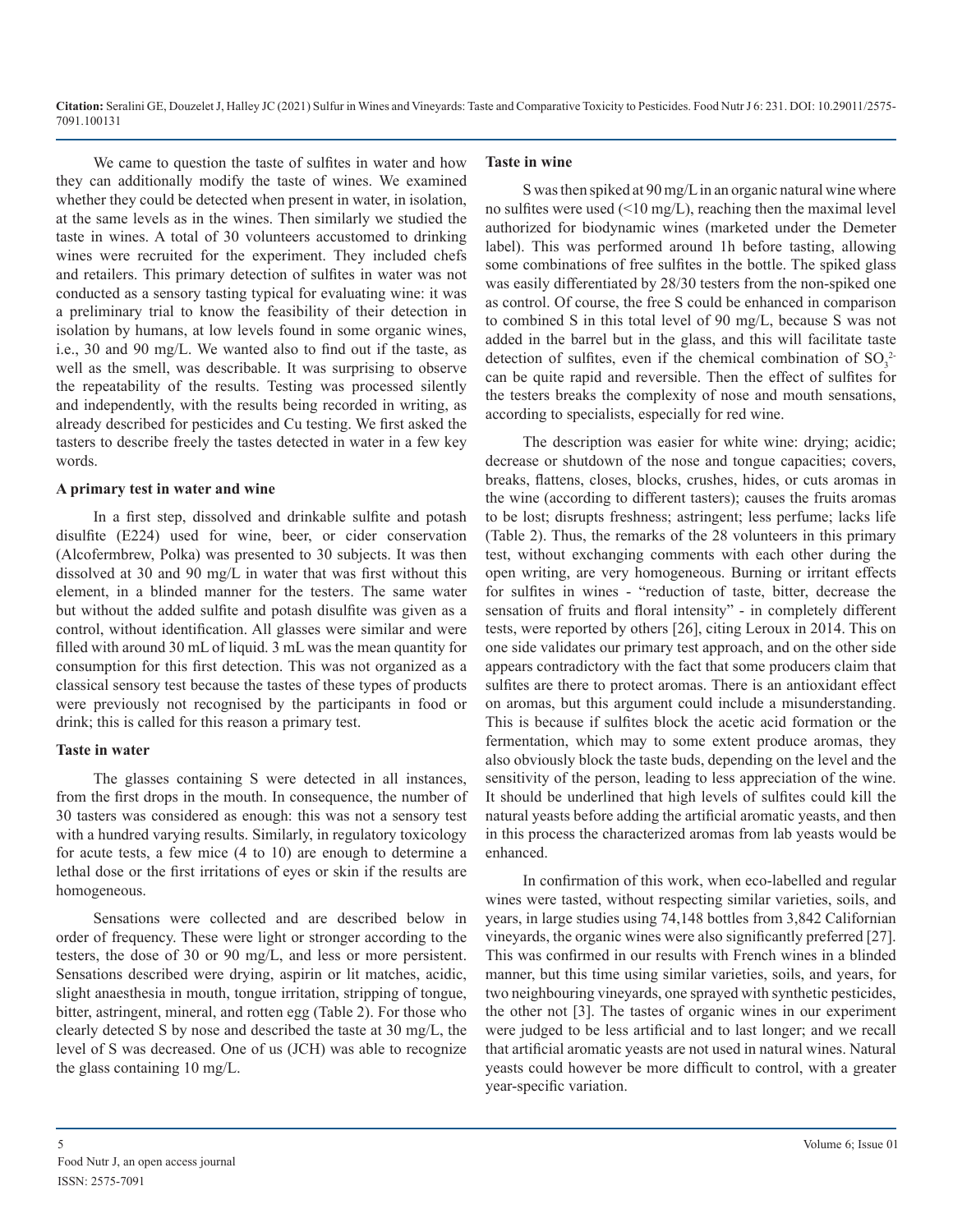### **Body discomforts linked to S detection**

In this work, we provide evidence that S concentrations not only influence the taste of wine, but also cause discomfort in the head or rest of the body, from 10-30 mg/L in the water or wine. This could also explain, at least in part, why natural wines with less S may be preferred to wines with synthetic pesticides or containing more S or Cu. In non-organic wines, formulants made with petroleum residues and heavy metals may be added to S, Cu, and pesticides, and some will be absorbed through the leaves [28], and then will be driven to the grapes and may bioaccumulate in wines, also distorting the taste.

One of us (JD) has discovered the taste of pesticides, which was then characterized in detail by 71 specialists in 195 tests [3]. He compares in more detail here the sensations of sulfites in water or wines at levels over 10 mg/L to those of pesticides at levels over 10 μg/L. For both classes of substances these levels are realistic, as they are found in chemically treated wines. For sulfites, there is a general heat in the head, heating of the temples, odour, and taste of a lit match, also resembling aspirin taste, drying acridity at the top and the back of the palate; and in comparison, to pesticides: more volatile sensations with the sulfur, which reaches the postnasal area, also more irritation to the respiratory tract in water. In wine a similar comparison can be made with pesticides: sulfites spoil the taste of wine to a greater degree, by diminishing and blocking perfumes.

By contrast, the pesticides at levels from 10 μg/L in water or wines provoke generally in sensitive or already initiated persons: dryness of the tongue on the sides at the rear, and tingling at the tip of the tongue, burning tongue and blockade of the taste buds, a sticky sensation less volatile than sulfur, and a slight headache which is more concentrated on the forehead at the beginning.

| Summary of SO, smell or<br>taste                          | In water from 30 mg/L and 90 mg/L                                                                                                                                                           | In wines when spiked at 90 mg/L                                                                                                                                                                                                                                                                  |  |
|-----------------------------------------------------------|---------------------------------------------------------------------------------------------------------------------------------------------------------------------------------------------|--------------------------------------------------------------------------------------------------------------------------------------------------------------------------------------------------------------------------------------------------------------------------------------------------|--|
| Detected by tasters                                       | $30/30$ from 30 mg/L<br>1 professional from 10 mg/L                                                                                                                                         | 28/30                                                                                                                                                                                                                                                                                            |  |
| Description<br>tastes<br>by<br><sub>of</sub><br>frequency | Drying<br>Like aspirin<br>Smell of lit matches<br>Acidic<br>Slight anaesthesia in mouth<br>Tongue irritation<br>Stripping of tongue<br><b>Bitter</b><br>Astringent<br>Mineral<br>Rotten egg | Drying<br>Acidic<br>Decrease or shut down of the nose and tongue capacities<br>Covers, breaks, flattens, closes, blocks, crushes, hides, or cuts<br>aromas (according to different tasters)<br>Causes the fruits aromas to be lost<br>Disrupt freshness Astringent<br>Less perfume<br>Lacks life |  |

**Table 2:** Summary of sulfites' smell or taste.

Legend: Tasters were asked to describe the nose or mouth detection in primary and preliminary testing at low levels found in organic wines, which were then spiked with S. The results were clear. Further sensory tests could be organized.

#### **Toxicity of sulfites and comparison with pesticides**

In this work, we have not directly considered sulfates since these are not generally measured in wines. These could have laxative effects at high doses in water (over 600 mg/L) [29], and include body discomforts depending on the metals or salts they bind to. Also depending on the sensitivity of the person, and essentially in an acute manner, sulfites may induce headaches, skin redness, hives, stomach pain, diarrhea, allergic intolerance like swellings, and asthma [30]. We found burning of the oesophagus in addition. The vapours of free sulfites can be detected from 1 mg/L, and thus S may enhance alcohol toxicity [31]. This may be amplified by the high levels of sulfites present

and added to some foods for the industrial preservation process.

By contrast at very low levels, a very few mg/L, the balance of sulfur regulates homeostasis. The toxicity of sulfites in mammals and thus humans by overdose is due, among other possible mechanisms, to the inhibition of crucial enzymes and reactions of the immune system, as well as direct toxic effects on the gut microbiota [32], as with pesticides such as Roundup [15]. Any enzymatic or hormonal reaction exhibits a bell curve in the presence of increasing doses of its ligand or substrate. Moreover, sulfites can saturate the detoxification system of any living organism.

If we consider the ADI for humans of 0.7 mg/kg bw/day [33],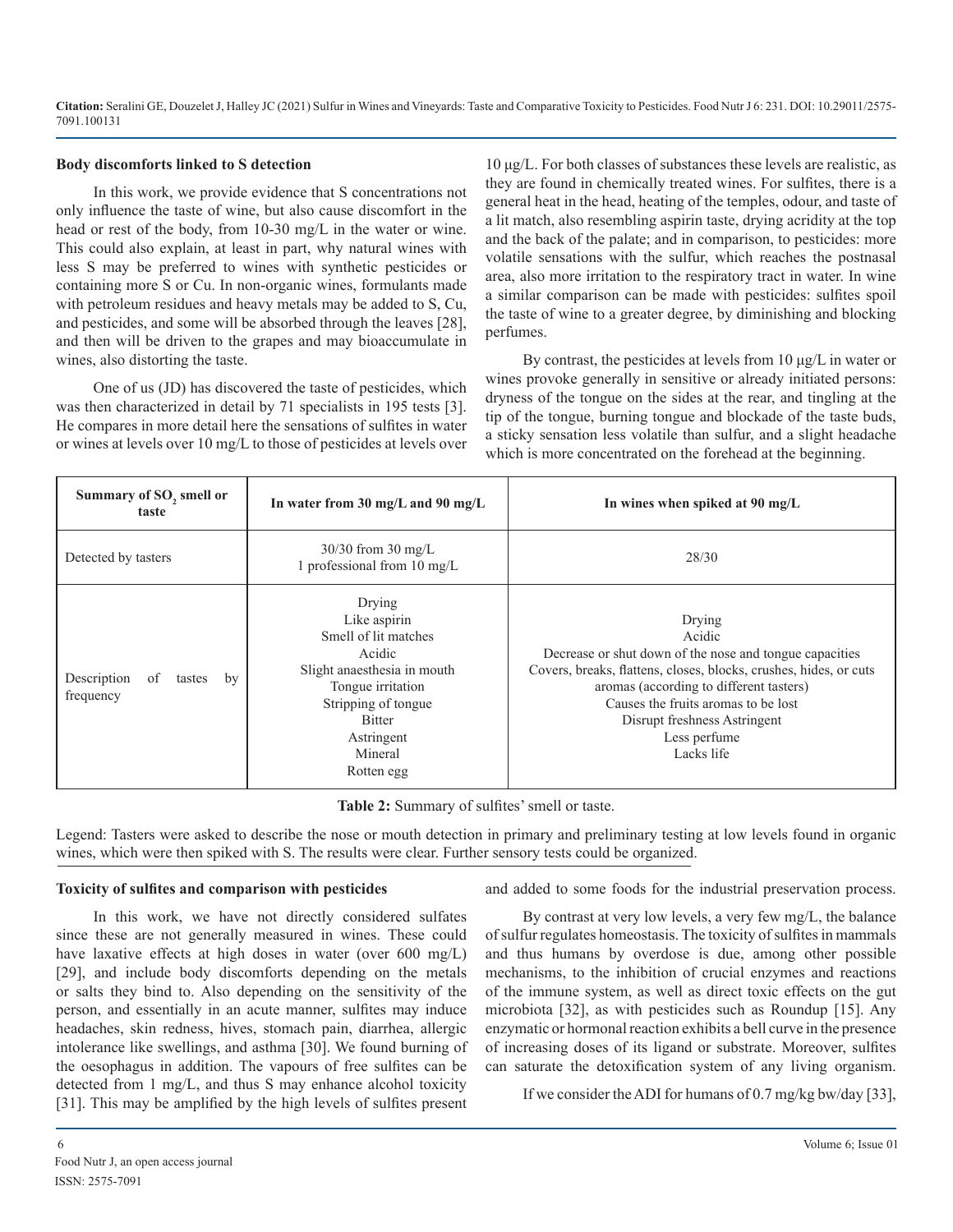an 80 kg person can ingest 56 mg of soluble sulfites (interconvertible forms) per day. For a minimum of  $\leq 10$  (for instance 5) mg/L in a natural wine, 11 L must be consumed per day to reach the acute toxicity level for sulfites; this is without considering the toxicity of alcohol. For a wine containing 150 mg/L (Table 1), 0.37 L a day reaches the toxic levels for sulfites for sensitive persons; but for a wine at the maximum permitted level (450 mg/L), only 0.12 L a day is sufficient to reach a toxic level. Regarding chronic toxicity, we must consider the fact that petroleum residues and heavy metals are included in toxic formulations such as herbicides [6,5] or fungicides [18]. This theoretical difference is interesting, even if the toxicity of alcohol were considered, as well as beneficial effects of some natural wine compounds.

## **Comparisons of the effects of sulfites with those of Cu and pesticides**

We will compare the acute and chronic toxicities of sulfites to that of four other relevant substances: Cu, sprayed on vines, to the two major characteristic fungicides detected in wines in our previous study, boscalid and fenhexamid [3]; and the glyphosatebased herbicide Roundup [34], which is the most frequently used herbicide in vineyards and the most used (and most controversial) herbicide in the world, including on genetically modified organisms (GMO plants). Glyphosate was detected in our study in wines.

# **Cu**

In humans, some medical prescriptions are made for 1 mg Cu/day, particularly to stimulate the defence and immune system. Hepatic and kidney failures may occur when an excess of Cu is consumed, since the liver and kidney are the detoxification organs. If we consider the ADI for humans of 0.15 mg/kg bw/day for Cu, an 80 kg person can ingest 12 mg of soluble Cu (interconvertible forms) per day. For an average of 0.15 mg/L in organic wine, 80 L must be consumed per day to reach the acute toxicity of Cu, which is unrealistic, but for a non-organic wine only 8 L on average would have to be consumed (if its content is 10 times more in general). For chronic toxicity, we must consider the fact that Cu is included in toxic formulations of fungicides [18]. This theoretical difference is interesting, even if for these quantities, alcohol is far more toxic (Table 3). In sum, sulfites are more toxic in wines than Cu due to their higher quantities; if they were present in equal quantities the toxicity would be comparable or more.

# **Fungicides**

The most expensive wine in our previous study (400 euros, 75 cL) was non-organic, produced in 2009, and very well known: it was marked 17/20 by wine critics Bettane and Desseauve, 18/20 by Gault and Millau, 97/100 by Wine Spectator, and was given the supreme ranking in the Parker guide: 100/100, as previously studied [3]. It contained 146 ppb of boscalid, recognizable by taste. It is obvious that these classifications of wines do not consider the pesticide content. This also represents 146 μg/L (or ppb), two times less than the average found in wines treated with synthetic petroleum-derived pesticides, and 1460 times the level authorized in drinking water for instance in France (0.1 μg/L). The ADI for boscalid is 0.04 mg/kg bw/day, according to the EU Pesticides Database. It is 3.75 times more acutely toxic than Cu, but this is still an admissible level for regulatory authorities. For long-term toxicity, we must consider the petroleum and heavy metal residues in the formulation. In boscalid formulations, there are more than 300 ppb of arsenic, around 300 of cobalt, 1000 of chromium, and 600 pb of nickel [6]. This can be sprayed on vineyards and can very easily enter the human cell membranes; it will increase the toxicity and endocrine disruption by at least a factor of 1000, especially in hepatic cells [6,35,36]. This type of toxicity will be then reached for 0.04 μg/kg bw/day. For a human of 80 kg this will correspond to 3.2 μg of this product consumed per day. This quantity will be reached by consuming only 22 ml of this wine (Table 3). Boscalid has a chlorine or burning taste which is detectable by trained professionals at this level [3].

The calculation is comparable for fenhexamid. In petroleumderived formulations, in addition to petroleum derivatives shown to be toxic to hepatic cells, as we previously demonstrated [35], heavy metals are present at around 500 ppb for arsenic, 800 for chromium and the same for nickel [6]. Consequently, the toxicity level of this mixture reduces the ADI at least by 1000 times for fenhexamid, i.e., 0.37 μg/kg bw/day (Table 3). This equals just 59 mL of wine, corresponding to approximately half a small glass. Fenhexamid has a surprisingly sweet chemical and artificial strawberry taste, in addition to the drying and papilla blockade effects common to all synthetic pesticides [3]. For these two fungicides sprayed in pesticide formulations and found in wines, the chronic (not acute at these levels) toxicity appears to be greater than that of alcohol consumed at reasonable doses. The chronic toxicity arising from exposure to applications in vineyards has long been demonstrated, for instance regarding bladder cancer [37]. Cu cannot be regarded as equal in any way to synthetic pesticides, for all these reasons, nor S, except if their formulants contain carcinogens.

# **Herbicides**

The last example is a glyphosate-based herbicide; it has been invoked because it is the most used pesticide in the world and the main herbicide used in vineyards. Some Roundup formulations contain glyphosate (around 40% in general) but also petroleum derivatives [38] and arsenic up to 500 ppb, in common with other heavy metals depending on the formulation [6]. Its chronic toxicity has been documented in vivo from 0.1 ppb (or μg/L) [39] and it has been shown to be up to 100,000 times more toxic than glyphosate alone, depending on the type of human cells and the time of exposure [40,41]. Its effects below regulatory limits have been reviewed [42]. Lethal liver and kidney deficiencies caused by ultra-low doses (0.1 ppb) of Roundup over a long-term exposure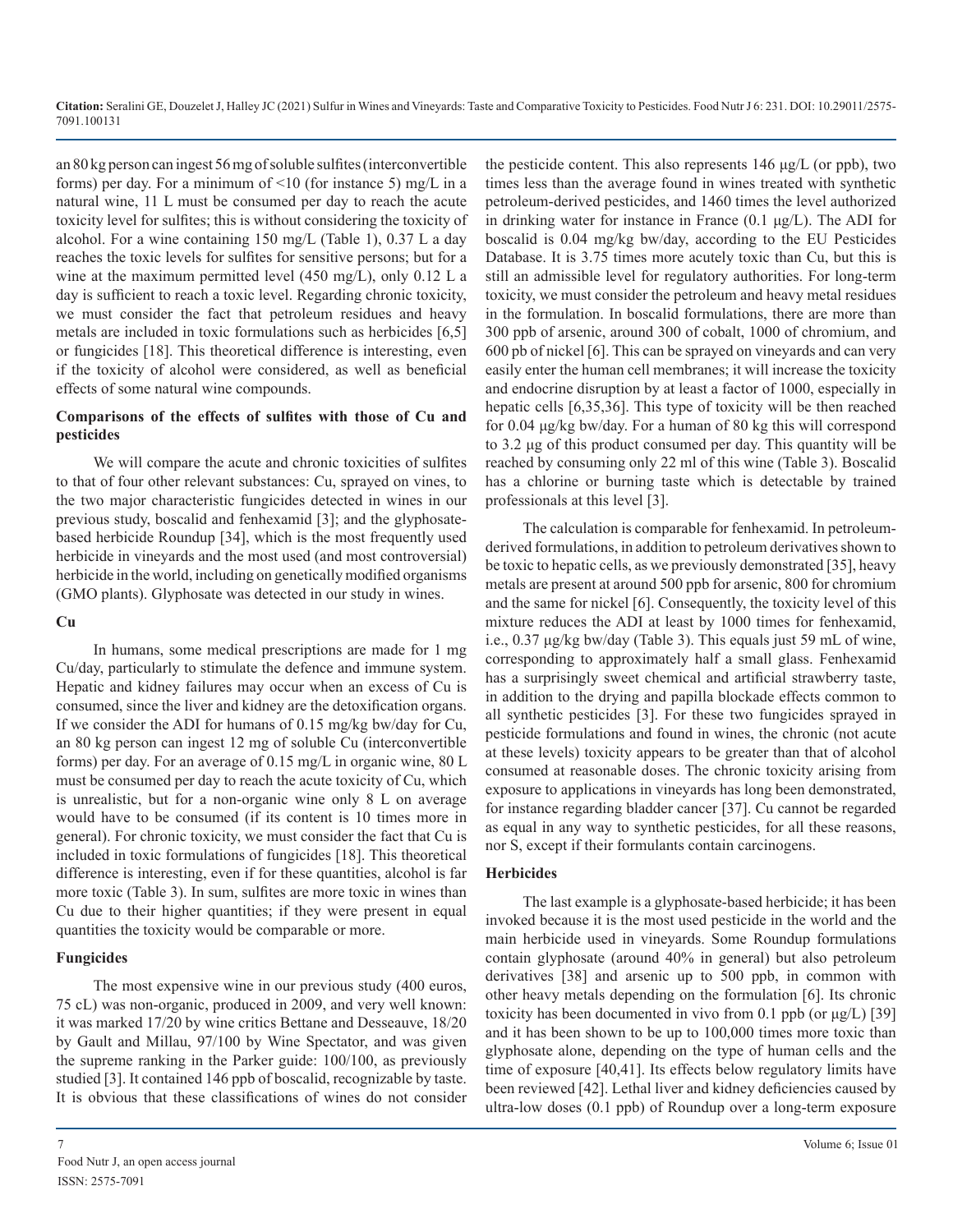period have been confirmed by multi-omics techniques [42,43]. In general, 10-11 ppb (110 times more than the level previously shown to be chronically toxic for the whole formulation) of glyphosate were discovered in several wines [3]. The calculation in Table 3 was performed on this basis. Still, glyphosate in formulation is 12- 33 times less toxic than fungicides in formulation. Cu or S are not toxic on the same scale at all.

| <b>Compounds</b>              | In organic<br>wines $\mu$ g/L | In non-organic<br>wines $\mu$ g /L | Long-term toxicity in<br>formulations µg/kg/day | Quantity of the compound needed (for a<br>80 kg body) to reach toxicity, in ml of wine<br>hypothetically consumed/day |
|-------------------------------|-------------------------------|------------------------------------|-------------------------------------------------|-----------------------------------------------------------------------------------------------------------------------|
| All sulfites<br>$(E220-E228)$ | $<$ 10,000 up to              |                                    | 5,000                                           | $80.000**$                                                                                                            |
|                               | 150,000                       | $150,000$ up to                    |                                                 | $2,667**$                                                                                                             |
|                               |                               | 450,000                            |                                                 | 889**                                                                                                                 |
| Copper (Cu average)           | 150                           |                                    | 150                                             | $80.000**$                                                                                                            |
|                               |                               | 1500                               | 0.15                                            | $8,000**$                                                                                                             |
| <b>Boscalid</b>               | $\theta$                      | 146                                | 0.04                                            | 22                                                                                                                    |
| Fenhexamid                    | $\theta$                      | 500                                | 0.37                                            | 59                                                                                                                    |
| Glyphosate                    | $\Omega$                      | 11                                 | 0.1                                             | $727**$                                                                                                               |

**Table 3:** Quantities of sulfites and copper in wines with their comparative long-term toxicities with some petroleum-derived pesticides.

Legend: The quantities of sulfites and Cu in wines are taken from the text above (Table 1); levels for the other synthetic pesticides, boscalid, fenhexamid, and glyphosate, are the actual maximum levels found in our previous study in some current wines [3]. The long-term toxicity of formulations considers the presence of petroleum-derived residues and heavy metals, together with the combined measured toxicity in human hepatic cells (minimum ADI 1000 times less, see text). Cu and sulfites are preferably not present in petroleum-derived formulations for organic use, but are present in the formulations of petroleum-based synthetic pesticides. The quantities per day needed to reach toxicity for a human body of 80 kg are thus compound-specific. Obviously, the toxicity threshold for alcohol will be reached before that for Cu, and then for sulfites\*\*. For sulfites, the ADI is calculated at 0.7 mg/kg; chronic toxicity could be around 5 mg/kg/day [44]. This is not the case for boscalid and fenhexamid present in non-organic wines, nor is it the case overall if we consider the combined effects of all pesticides present besides these examples, which may be around 5-6 in number or more [3]. Fungicides are more chronically toxic in general..

Finally, as for Cu, natural sulfites cannot be considered as equal to petroleum-derived synthetic pesticides present in non-organic wines from any point of view, especially for longterm toxicity. Sulfites are far less chronically toxic, but with more acute reactions, at the levels reached in wines. We were able to differentiate Cu and S toxicity levels in organic and nonorganic treatments due to the presence of petroleum derivatives in chemicals used for non-organic treatments. Moreover, the environmental impact of high sulfur treatments as well as Cu or chemical pesticides in non-organic vineyards and wines appears to affect biodiversity, drinkability, taste, and health.

# **In conclusion**

On the strength of all the results of this trilogy on the taste of chemical pesticides in wines [3] and of Cu [2], and the present results on S, we propose a new concept: taste as a toxicity detector for the chemicals added in wine (Figure 1)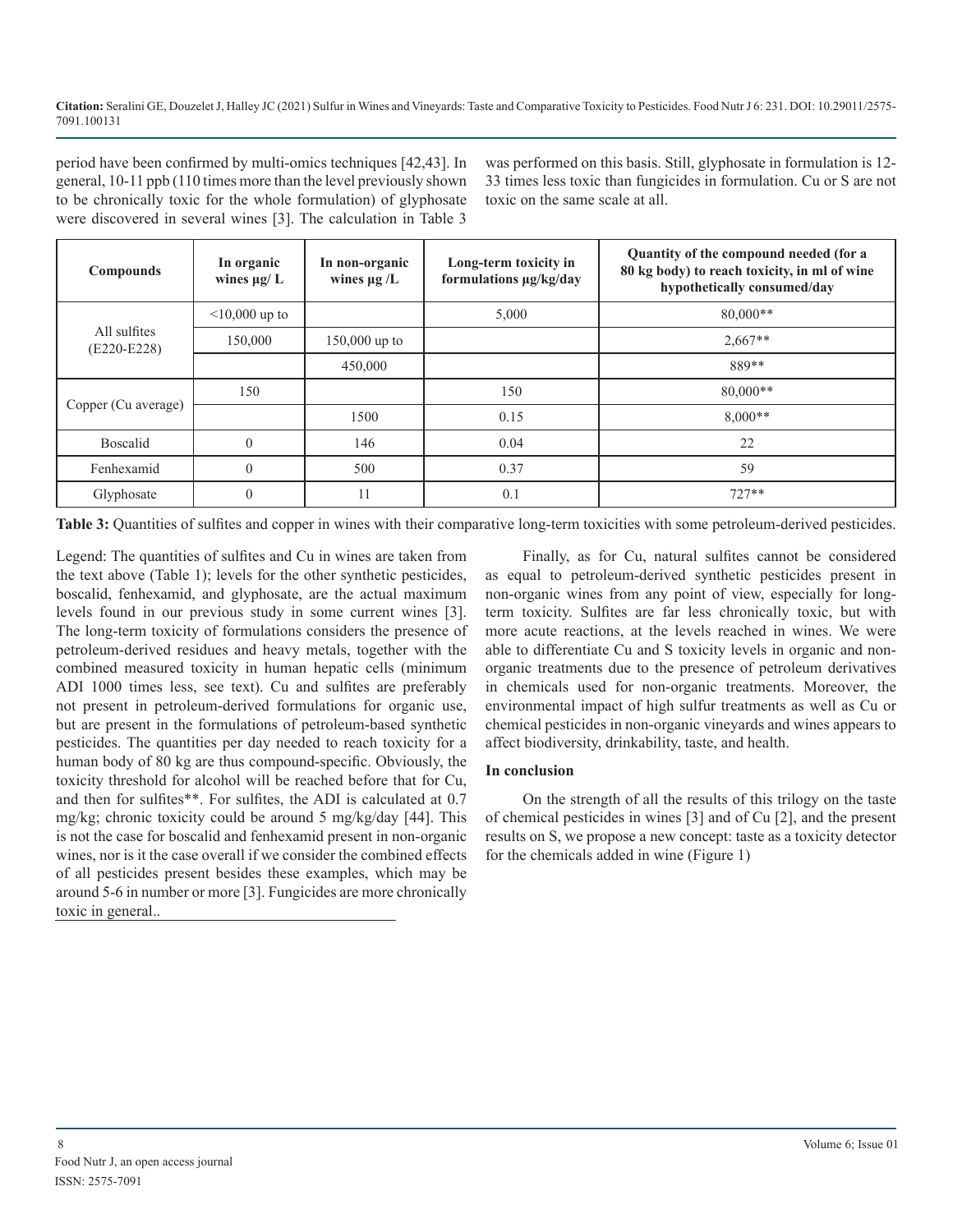

**Figure 1:** A new concept: Taste as a toxicity detector. (A) Toxicity and (B) taste in wine according to the chemicals added.

Legend: First, Cu is often added in vineyards of organic or non-organic wines, either directly or in the formulations of pesticides for nonorganic ones. It is not toxic at 1.5 mg/L but breaks the complexity of the taste, according to our experiments. Then S in different forms may be added to vines or wines at fungicidal levels: at 150 mg/L, or even far below for sensitive persons, an acute immune reaction or headaches are possible; in addition, these compounds are detectable by irritation in the mouth or nose and cover aromas. Synthetic pesticides, at 293 μg/L on average in chemically treated wines, are drying, and provoke a papilla blockade. They have serious chronic toxicity in addition to the toxicity of alcohol. This pesticide level (μg/L range) is a thousand times less than average levels for Cu and S (mg/L). S is by far the most present additive in quantity. Taste could serve as a toxicity detector in wine. The large and small glasses are symbols of what could be chronically absorbed taking the chemicals toxicities into account.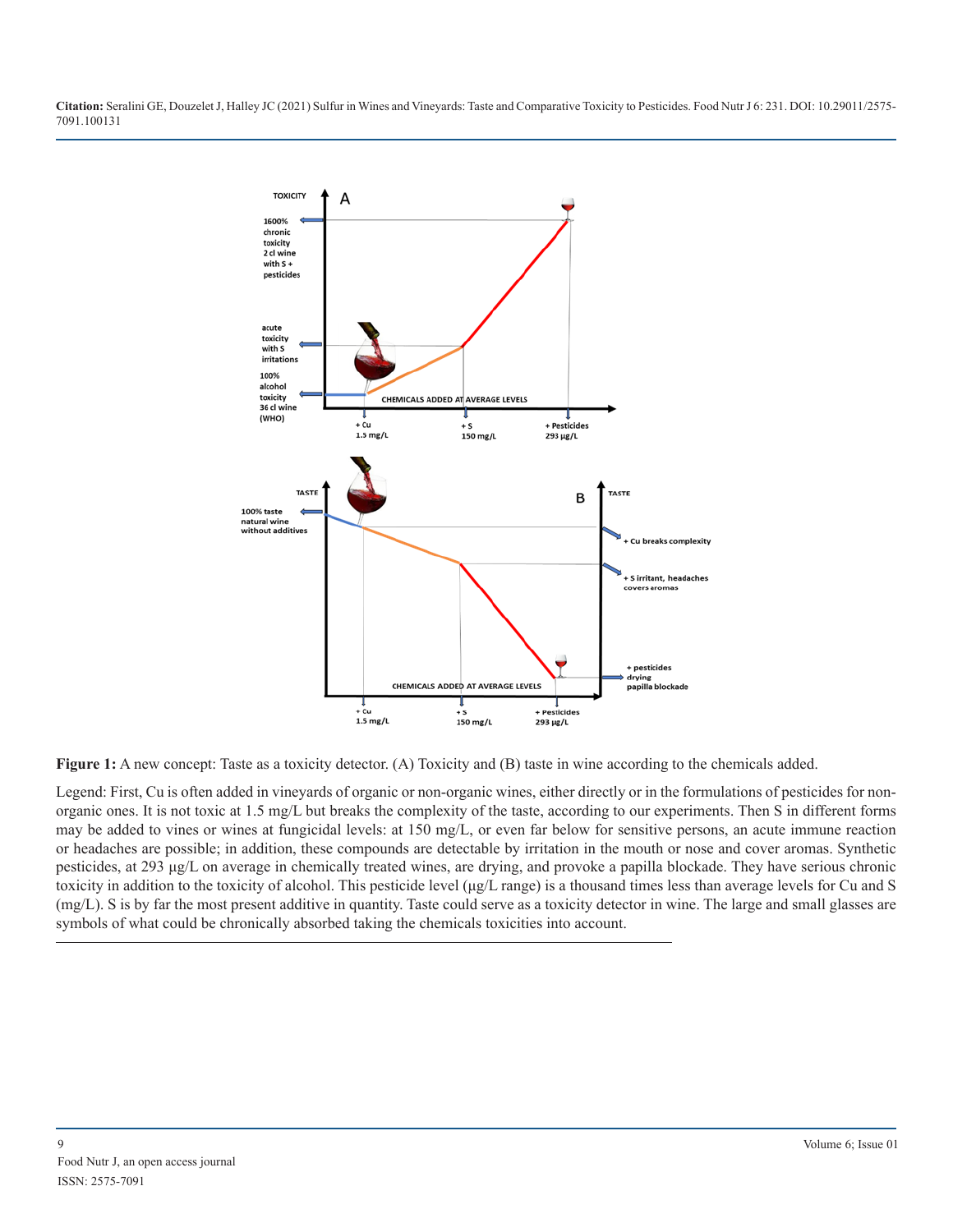As for some animals due to their more highly developed olfaction, but here in wines, experienced tasters could detect the products applied in vineyards or added to wines. These detected products include the synthetic ones made from petroleum, as well as Cu or S when these two are in excess over physiological levels. In all cases, these additives break the complexity of wines, bringing a drying or slightly irritant or acidic taste that one could have previously attributed to other characteristics of the wines. The skill to detect these products can be acquired in a few days if the products are first given in water at the same level. The chronic toxicity of chemical pesticides is important in comparison to that of alcohol, which is a new finding of this study. Taste as a toxicity detector for humans and wine is also a new original concept.

# **Acknowledgements**

The professionals who served as volunteers were not paid for this research project; they and the wine producers remain anonymous. All are gratefully acknowledged for their participation. We thank Antoine Lepetit de la Bigne for his professional advices and proofreading; as well as the University of Caen, Network on Risks, Quality and Sustainable Development and the Department of Biology, for structural support. We wish to thank also Les Mets Chai, and overall, the Foundation Alpes Contrôles for their grant.

# **References**

- 1. [Gould GW, Russell NJ \(2003\) Sulfite. Food Preservatives, Kluwer](https://link.springer.com/chapter/10.1007/978-0-387-30042-9_5)  [Academic/Plenum Publishers, New York Pg No: 85-101.](https://link.springer.com/chapter/10.1007/978-0-387-30042-9_5)
- 2. [Seralini GE, Douzelet J, Halley JC \(2019\) Copper in vines and](https://www.gavinpublishers.com/articles/mini-review/Food-Nutrition-Journal-ISSN-2575-7091/copper-in-wines-and-vineyards-taste-and-comparative-toxicity-to-pesticides)  [vineyards: taste and comparative toxicity to pesticides. Food Nutr J](https://www.gavinpublishers.com/articles/mini-review/Food-Nutrition-Journal-ISSN-2575-7091/copper-in-wines-and-vineyards-taste-and-comparative-toxicity-to-pesticides)  [4:196.](https://www.gavinpublishers.com/articles/mini-review/Food-Nutrition-Journal-ISSN-2575-7091/copper-in-wines-and-vineyards-taste-and-comparative-toxicity-to-pesticides)
- 3. [Seralini GE, Douzelet J \(2017\) The taste of pesticides in wines. Food](https://gavinpublishers.com/articles/research-article/Food-Nutrition-Journal-issn-2575-7091/the-taste-of-pesticides-in-wines)  [& Nutrition Journal 2: 161.](https://gavinpublishers.com/articles/research-article/Food-Nutrition-Journal-issn-2575-7091/the-taste-of-pesticides-in-wines)
- 4. [https://www.planetoscope.com/sols/47-consommation-de-pesticides](https://www.planetoscope.com/sols/47-consommation-de-pesticides-phytosanitaires-en-france.html 2019)[phytosanitaires-en-france.html 2019](https://www.planetoscope.com/sols/47-consommation-de-pesticides-phytosanitaires-en-france.html 2019)
- 5. [Seralini GE, Jungers G \(2020\) Toxic compounds in herbicides without](https://pubmed.ncbi.nlm.nih.gov/33027613/)  [glyphosate. Food Chem. Toxicology 146: 111770.](https://pubmed.ncbi.nlm.nih.gov/33027613/)
- 6. [Defarge N, Spiroux de Vendômois J, Seralini GE \(2018\) Toxicity of](https://www.sciencedirect.com/science/article/pii/S221475001730149X)  [formulants and heavy metals in glyphosate-based herbicides and](https://www.sciencedirect.com/science/article/pii/S221475001730149X)  [other pesticides. Tox Rep 5: 156-163.](https://www.sciencedirect.com/science/article/pii/S221475001730149X)
- 7. [https://www.dahu.bio/base-de-connaissance-oenologie/le-soufre](https://www.dahu.bio/base-de-connaissance-oenologie/le-soufre-dans-le-vin-dynamis 2011)[dans-le-vin-dynamis 2011](https://www.dahu.bio/base-de-connaissance-oenologie/le-soufre-dans-le-vin-dynamis 2011)
- 8. [Cook AM, Smits THM, Denger K \(2007\) Sulfonates and organotrophic](https://link.springer.com/chapter/10.1007%2F978-3-540-72682-1_14)  [sulfite metabolism. Microbial Sulfur Metabolism C. Dahl \(eds.\). Berlin:](https://link.springer.com/chapter/10.1007%2F978-3-540-72682-1_14)  [Springer Pg No: 170-183.](https://link.springer.com/chapter/10.1007%2F978-3-540-72682-1_14)
- 9. [Setya A, Murillo M, Leustek T \(1996\) Sulfate reduction in higher plants:](https://www.pnas.org/content/93/23/13383#:~:text=Research Article-,Sulfate reduction in higher plants%3A Molecular evidence,a novel 5%E2%80%B2%2Dadenylylsulfate reductase&text=Three classes of cDNA were,mutant strain of Escherichia coli.)  [Molecular evidence for a novel 5-adenylylsulfate reductase. Proc.](https://www.pnas.org/content/93/23/13383#:~:text=Research Article-,Sulfate reduction in higher plants%3A Molecular evidence,a novel 5%E2%80%B2%2Dadenylylsulfate reductase&text=Three classes of cDNA were,mutant strain of Escherichia coli.)  [Natl. Acad. Sci. USA 93: 13383-13386.](https://www.pnas.org/content/93/23/13383#:~:text=Research Article-,Sulfate reduction in higher plants%3A Molecular evidence,a novel 5%E2%80%B2%2Dadenylylsulfate reductase&text=Three classes of cDNA were,mutant strain of Escherichia coli.)
- 10. [Ribéreau-Gayon P, Glories Y, Maujean A, Dubourdieu D \(2006\)](https://onlinelibrary.wiley.com/doi/book/10.1002/0470010398)  Handbook of Enology, Vol 2, John Wiley and Sons, England Pg No: [264.](https://onlinelibrary.wiley.com/doi/book/10.1002/0470010398)
- 11. [Werner M, Rauhut D, Cottereau P \(2009\) Levures et production](https://www.infowine.com/intranet/libretti/libretto7398-01-1.pdf)  [naturelle de sulfites. Revue Internet de viticulture et œnologie 10/1.](https://www.infowine.com/intranet/libretti/libretto7398-01-1.pdf)
- 12. Teissedre PL (2019) Dioxyde de soufre, effets et alternatives. Revue des œnologues 173: 24.
- 13. Ribéreau-Gayon P, Dubourdieu D, Donèche B, Lonvaud A (2017) Traité d'œnologie. Microbiologie du vin. Vinifications, tome 1, Ed Dunod.
- 14. [Sun Y, Cotgreave I, Llndeke B, Moldéus P \(1989\) The metabolism](https://pubmed.ncbi.nlm.nih.gov/2597201/#:~:text=When NAPQI and acrolein were,not against paracetamol induced toxicity.)  [of sulfite in liver Stimulation of sulfate conjugation and effects on](https://pubmed.ncbi.nlm.nih.gov/2597201/#:~:text=When NAPQI and acrolein were,not against paracetamol induced toxicity.)  [paracetamol and allyl alcohol toxicity. Biochem Pharmacol 38: 4299-](https://pubmed.ncbi.nlm.nih.gov/2597201/#:~:text=When NAPQI and acrolein were,not against paracetamol induced toxicity.) [4305.](https://pubmed.ncbi.nlm.nih.gov/2597201/#:~:text=When NAPQI and acrolein were,not against paracetamol induced toxicity.)
- 15. [Lozano VL, Defarge N, Rocque LM, Mesnage R, Hennequin D, et al.](https://www.sciencedirect.com/science/article/pii/S2214750017301129#:~:text=A culture%2Dbased method showed,effect on rat gut microbiota.&text=In conclusion%2C we revealed that,and thus warrants further investigation.)  [\(2018\) Sex-dependent impact of Roundup on the rat gut microbiome.](https://www.sciencedirect.com/science/article/pii/S2214750017301129#:~:text=A culture%2Dbased method showed,effect on rat gut microbiota.&text=In conclusion%2C we revealed that,and thus warrants further investigation.)  [Tox. Rep. 5: 96-107.](https://www.sciencedirect.com/science/article/pii/S2214750017301129#:~:text=A culture%2Dbased method showed,effect on rat gut microbiota.&text=In conclusion%2C we revealed that,and thus warrants further investigation.)
- 16. [http://labexcell.com/images/telechargements/fr/docs/Smartlink\\_](http://labexcell.com/images/telechargements/fr/docs/Smartlink_News_Sulfates.pdf) [News\\_Sulfates.pdf](http://labexcell.com/images/telechargements/fr/docs/Smartlink_News_Sulfates.pdf)
- 17. Wine Australia www.wineaustralia.com (4 december 2020).
- 18. [García-Esparza MA, Capri E, Pirzadeh P, Trevisan M \(2006\) Copper](https://pubmed.ncbi.nlm.nih.gov/16517529/)  [content of grape and wine from Italian farms. Food Add Contam 23:](https://pubmed.ncbi.nlm.nih.gov/16517529/)  [274-280.](https://pubmed.ncbi.nlm.nih.gov/16517529/)
- 19. [Khan MR, Wabaidur SM, Azam M, AlAmmari AM \(2020\) Assessment](https://www.sciencedirect.com/science/article/pii/S1018364720301038#:~:text=A sensitive%2C fast and highly,in bottled and metropolitan water.&text=The obtained results indicate that,can cause serious human health.)  [of inorganic ion in drinking water using new method based on ultra](https://www.sciencedirect.com/science/article/pii/S1018364720301038#:~:text=A sensitive%2C fast and highly,in bottled and metropolitan water.&text=The obtained results indicate that,can cause serious human health.)[performance liquid chromatography-mass spectrometry. J King Saud](https://www.sciencedirect.com/science/article/pii/S1018364720301038#:~:text=A sensitive%2C fast and highly,in bottled and metropolitan water.&text=The obtained results indicate that,can cause serious human health.)  [University Science 32: 2329-2335.](https://www.sciencedirect.com/science/article/pii/S1018364720301038#:~:text=A sensitive%2C fast and highly,in bottled and metropolitan water.&text=The obtained results indicate that,can cause serious human health.)
- 20. JO UE (2011) Journal officiel de l'Union européenne L 295/1, 12.11.2011
- 21. Agri Env [https://www.agriculture-environnement.fr/2015/11/16/un](https://www.agriculture-environnement.fr/2015/11/16/un-pesticide-present-dans-100-des-vins-bio 2015)[pesticide-present-dans-100-des-vins-bio 2015](https://www.agriculture-environnement.fr/2015/11/16/un-pesticide-present-dans-100-des-vins-bio 2015)
- 22. Academic Wino http://www.academicwino.com/2012/02/are-copperlevels-in-wine-safe-for.html/ 2012
- 23. [Tromp A, de Klerk CA \(1988\) Effect of copperoxychloride on the](https://www.journals.ac.za/index.php/sajev/article/view/2307)  [fermentation of must and wine quality. S A J Enol Vitic 9: 31-36.](https://www.journals.ac.za/index.php/sajev/article/view/2307)
- 24. Raisin https://www.raisin.digital 2020
- 25. Dico du vin https://dico-du-vin (2021)
- 26. Constant N. (2019) Le soufre en viticulture: état des lieux des connaissances. Revue des œnologues 173, 21.
- 27. [Delmas MA, Gergaud O, Lim J \(2016\) Does organic wine taste](https://www.wine-economics.org/dt_catalog/aawe-working-paper-no-190-economics/)  [better? An analysis of experts' ratings. American Association of Wine](https://www.wine-economics.org/dt_catalog/aawe-working-paper-no-190-economics/)  [Economists 190: 1-34.](https://www.wine-economics.org/dt_catalog/aawe-working-paper-no-190-economics/)
- 28. [Bloodnick E \(2018\) Role of copper in plant culture. PRO-MIX](https://www.pthorticulture.com/en/training-center/role-of-copper-in-plant-culture/#:~:text=Copper activates some enzymes in,metabolism of carbohydrates and proteins.)  [Greenhouse Growing, Quebec.](https://www.pthorticulture.com/en/training-center/role-of-copper-in-plant-culture/#:~:text=Copper activates some enzymes in,metabolism of carbohydrates and proteins.)
- 29. ANSES [https://www.anses.fr/fr/system/files/EAUX-Fi-SulfateAvril05.](https://www.anses.fr/fr/system/files/EAUX-Fi-SulfateAvril05.pdf 2005) [pdf 2005](https://www.anses.fr/fr/system/files/EAUX-Fi-SulfateAvril05.pdf 2005)
- 30. [Vally H, Misso NLA \(2012\) Adverse reactions to the sulphite additives.](https://www.ncbi.nlm.nih.gov/pmc/articles/PMC4017440/)  [Gastroenterol Hepatol Bed Bench 5: 16-23.](https://www.ncbi.nlm.nih.gov/pmc/articles/PMC4017440/)
- 31. Formichi M (2019) Les sulfites et la santé. Revue des œnologues 173: 17.
- 32. [Irwin SV, Fisher P, Graham E, Malek A, Robidoux A \(2017\) Sulfites](https://pubmed.ncbi.nlm.nih.gov/29045472/#:~:text=Sulfites and other preservatives are,parts per million (ppm).)  [inhibit the growth of four species of beneficial gut bacteria at](https://pubmed.ncbi.nlm.nih.gov/29045472/#:~:text=Sulfites and other preservatives are,parts per million (ppm).)  [concentrations regarded as safe for food. Plos One 12: e0186629.](https://pubmed.ncbi.nlm.nih.gov/29045472/#:~:text=Sulfites and other preservatives are,parts per million (ppm).)
- 33. EFSA (2016) Acceptable daily intake of sulfites [https://www.efsa.](https://www.efsa.europa.eu/fr/press/news/160414a) [europa.eu/fr/press/news/160414a](https://www.efsa.europa.eu/fr/press/news/160414a)
- 34. [Seralini GE \(2015\) Why glyphosate is not the issue with Roundup A](https://www.semanticscholar.org/paper/Why-glyphosate-is-not-the-issue-with-Roundup-A-of-S%C3%A9ralini/04bba15d708be8f087cd01aee1fdb715d9c28cf7) [short overview of 30 years of our research. J Biol Phys Chem 15:](https://www.semanticscholar.org/paper/Why-glyphosate-is-not-the-issue-with-Roundup-A-of-S%C3%A9ralini/04bba15d708be8f087cd01aee1fdb715d9c28cf7)  [111-119.](https://www.semanticscholar.org/paper/Why-glyphosate-is-not-the-issue-with-Roundup-A-of-S%C3%A9ralini/04bba15d708be8f087cd01aee1fdb715d9c28cf7)
- 35. [Mesnage R, Defarge N, Spiroux J, Séralini GE \(2014\) Major pesticides](https://www.ncbi.nlm.nih.gov/pmc/articles/PMC3955666/#:~:text=Fungicides were the most toxic,profiles in all cell types.&text=Most importantly%2C 8 formulations out,toxic than their active principles.)  [are more toxic to human cells than their declared active principles.](https://www.ncbi.nlm.nih.gov/pmc/articles/PMC3955666/#:~:text=Fungicides were the most toxic,profiles in all cell types.&text=Most importantly%2C 8 formulations out,toxic than their active principles.)  [BioMed Research Int 2014: 179691.](https://www.ncbi.nlm.nih.gov/pmc/articles/PMC3955666/#:~:text=Fungicides were the most toxic,profiles in all cell types.&text=Most importantly%2C 8 formulations out,toxic than their active principles.)